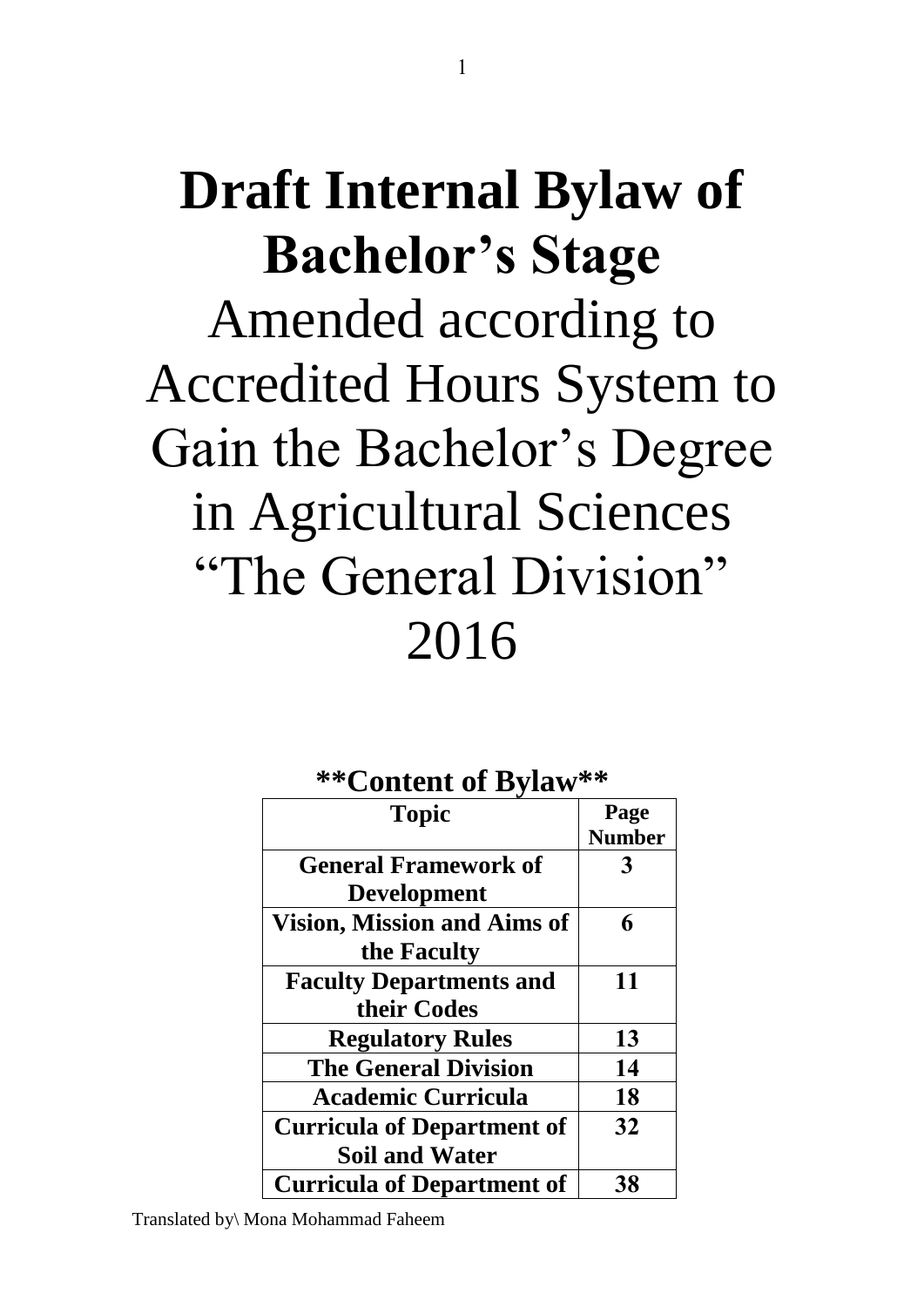| <b>Agricultural Economics</b>     |    |
|-----------------------------------|----|
| <b>Curricula of Department of</b> | 42 |
| <b>Food Science and</b>           |    |
| Technology                        |    |
| <b>Curricula of Department of</b> | 47 |
| <b>Animal Production</b>          |    |
| <b>Curricula of Department of</b> | 52 |
| Horticulture                      |    |
| <b>Curricula of Department of</b> | 58 |
| <b>Crops</b>                      |    |
| <b>Curricula of Department of</b> | 63 |
| <b>Animal Production</b>          |    |
| <b>Curricula of Department of</b> | 73 |
| <b>Agricultural Plant</b>         |    |
| <b>Curricula of Department of</b> | 78 |
| <b>Agricultural Engineering</b>   |    |
| <b>Curricula of Department of</b> | 82 |
| <b>Genetics</b>                   |    |

#### **General Framework for Developing Academic Programs of Bachelor's Stage in Agricultural Sciences**

Faculty of Agriculture at Tanta University with its distinctive role is considered a source for agricultural education and scientific research in Egypt, Middle East and Africa through successive generations of graduates and professors. Our institution was established in 1965 according to the internal bylaw of Faculty of Agriculture at Kafr El-Sheikh in the general division. Then, the ministerial decree No. 44 was made on January 8, 1978 regarding issuance of an internal bylaw of the Faculty and the decrees amending it for gaining the Bachelor's degree in Agricultural Sciences (the general division only).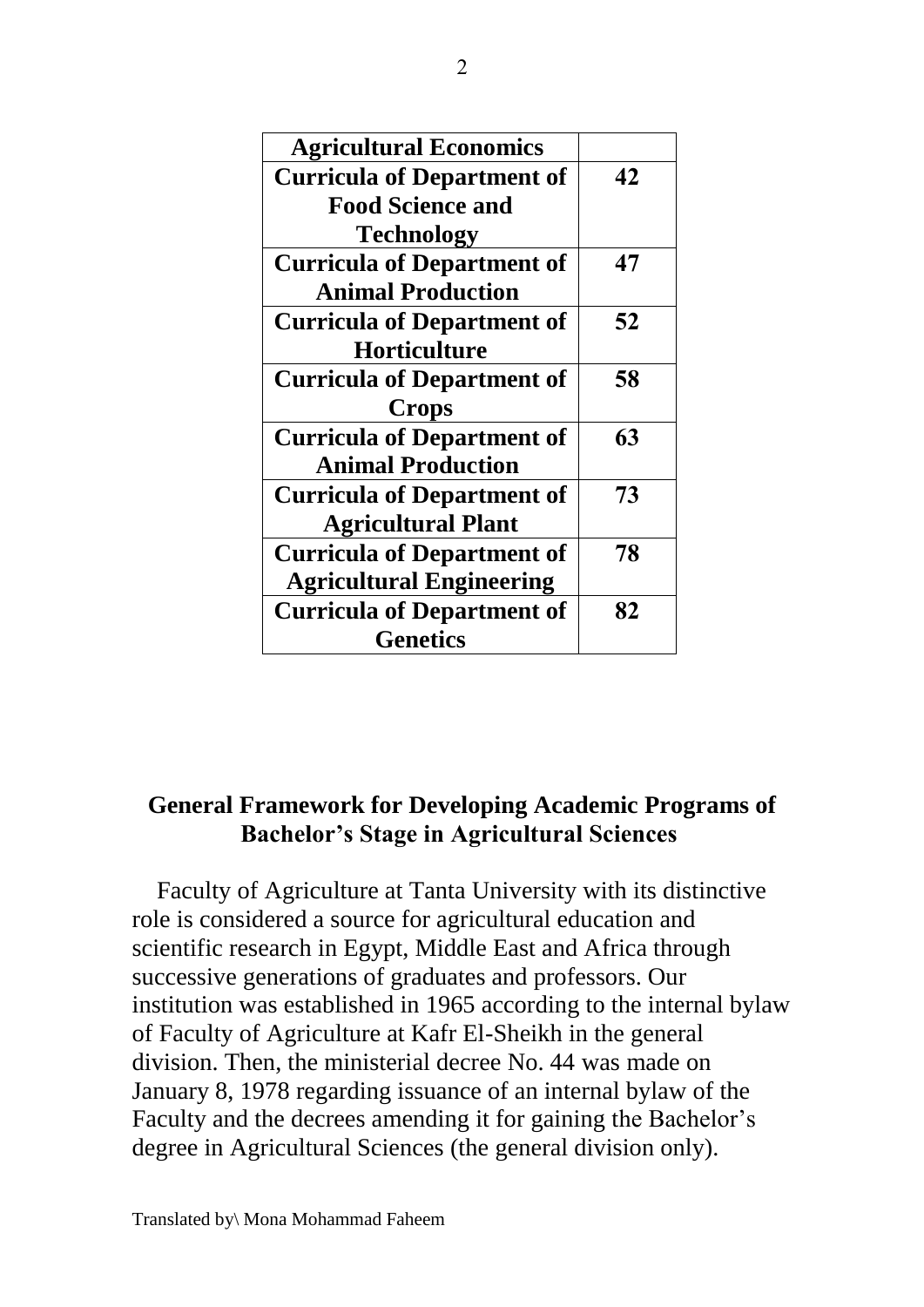The Faculty enjoys an intensive educational activity at the bachelor's stage that offers to community successive generations of youth who are empowered with science, knowledge and distinguished ability of research, in addition to outstanding research activity conducted by professors of the Faculty through their experiments and studies. They present their effort to take part in development of the Egyptian agricultural system. Moreover, there is a group of elite technicians and administrators who work together as one integrated team.

 Faculty of Agriculture at Tanta University has a unique stature among prestigious faculties in the Egyptian educational system. Since its establishment and till now, it has performed its duties and has enhanced its positive role in agricultural development in Egypt, in addition to supporting education and scientific research systems in many Arab countries depending on its professors' scientific and intellectual experience and their effective social visions based on the latest findings, scientific and technological methods and the effective social visions.

 Hence, the Faculty seeks throughout its movement to develop its curricula and to introduce new knowledge relying on changes and requirements of labor market and technological advancements. Therefore, the Faculty is keen on producing new programs in the following stage that match various developmental requirements in the fields of animal production, veterinary health and landscaping.

 According to the system of accredited hours, Faculty of Agriculture at Tanta University comes to grant the Bachelor's degree in Agricultural Sciences in the General Division with effect from 2015. Despite the development that occurred to this bylaw issued by the ministerial decree No. 673 on April 3, 2011, it was restricted to meeting labor market requirements related to graduates' quality.

 In response to recent international changes in the field of agriculture, agricultural education, to introduce quality assurance and accreditation system in the educational process and to fulfill labor market needs; the Faculty considered the necessity to restructure the academic curricula to cope with advancements at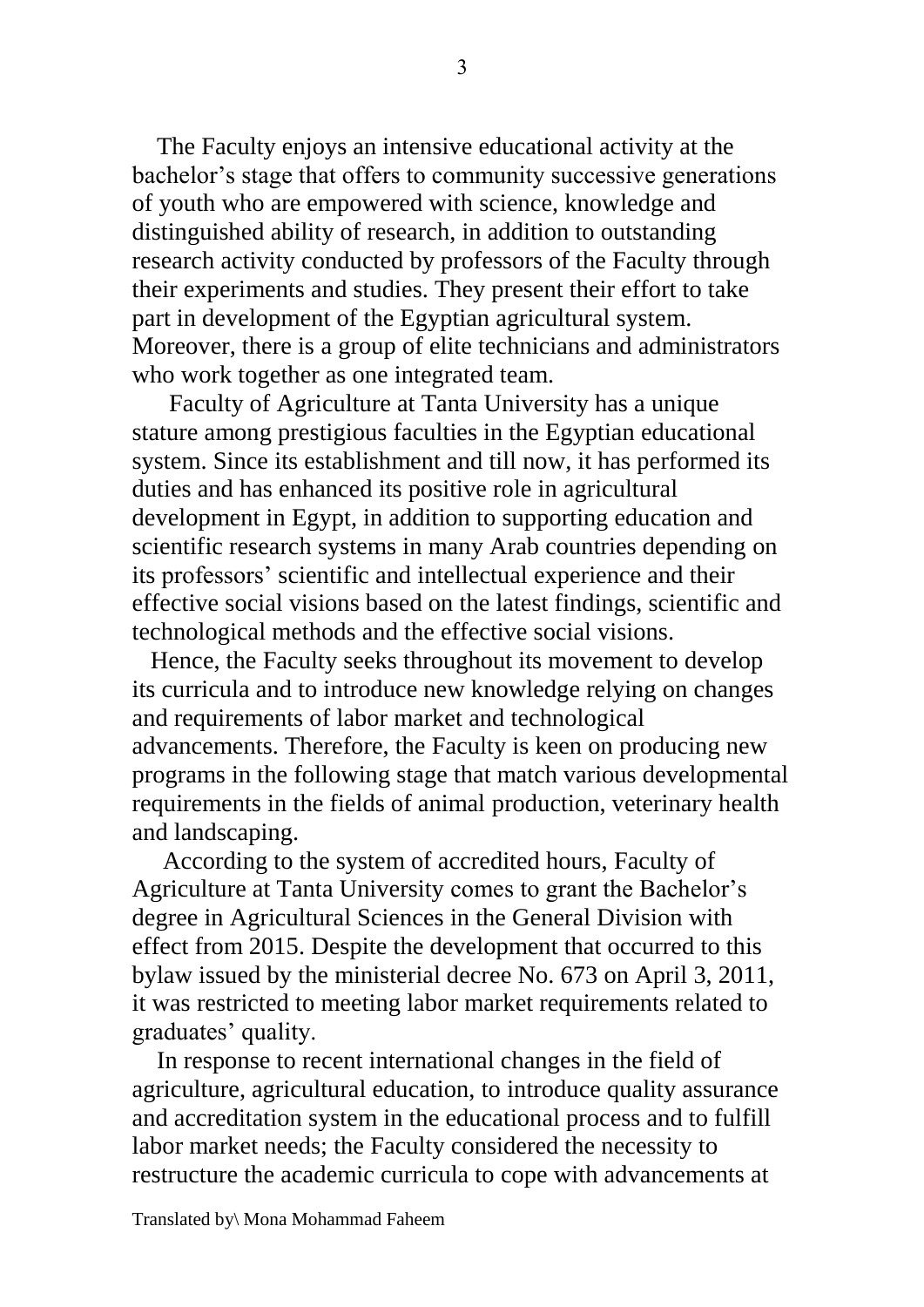the local, regional and Arab levels to satisfy labor market needs through offering new multi-disciplinary majors that depend on participation from various scientific departments inside and outside the Faculty.

 In order to emphasize graduates' excellent professional preparation, quality assurance and accreditation system was applied. The Faculty has made much accomplishment in this system and in the transition from the system of years and compulsory courses to the system of credit hours. Thereupon, the bylaw of 2011 was issued to fulfill these goals. After graduating the first class of students in 2015, an opinion poll was conducted to students, graduates, teaching staff and most organizations interested in employing graduates of Faculty of Agriculture. According to the result of the poll, bylaw of the bachelor's stage was developed to meet its aim.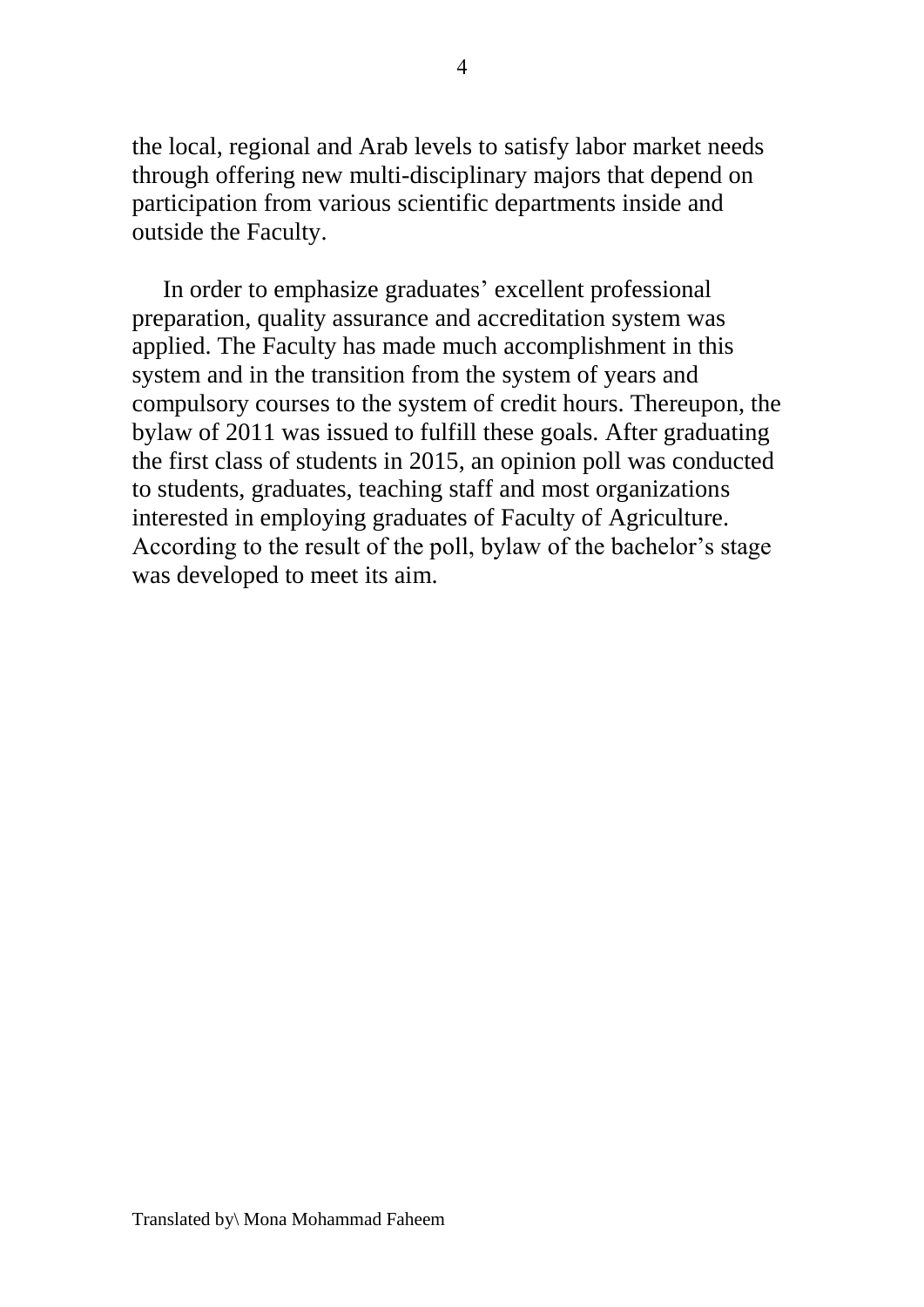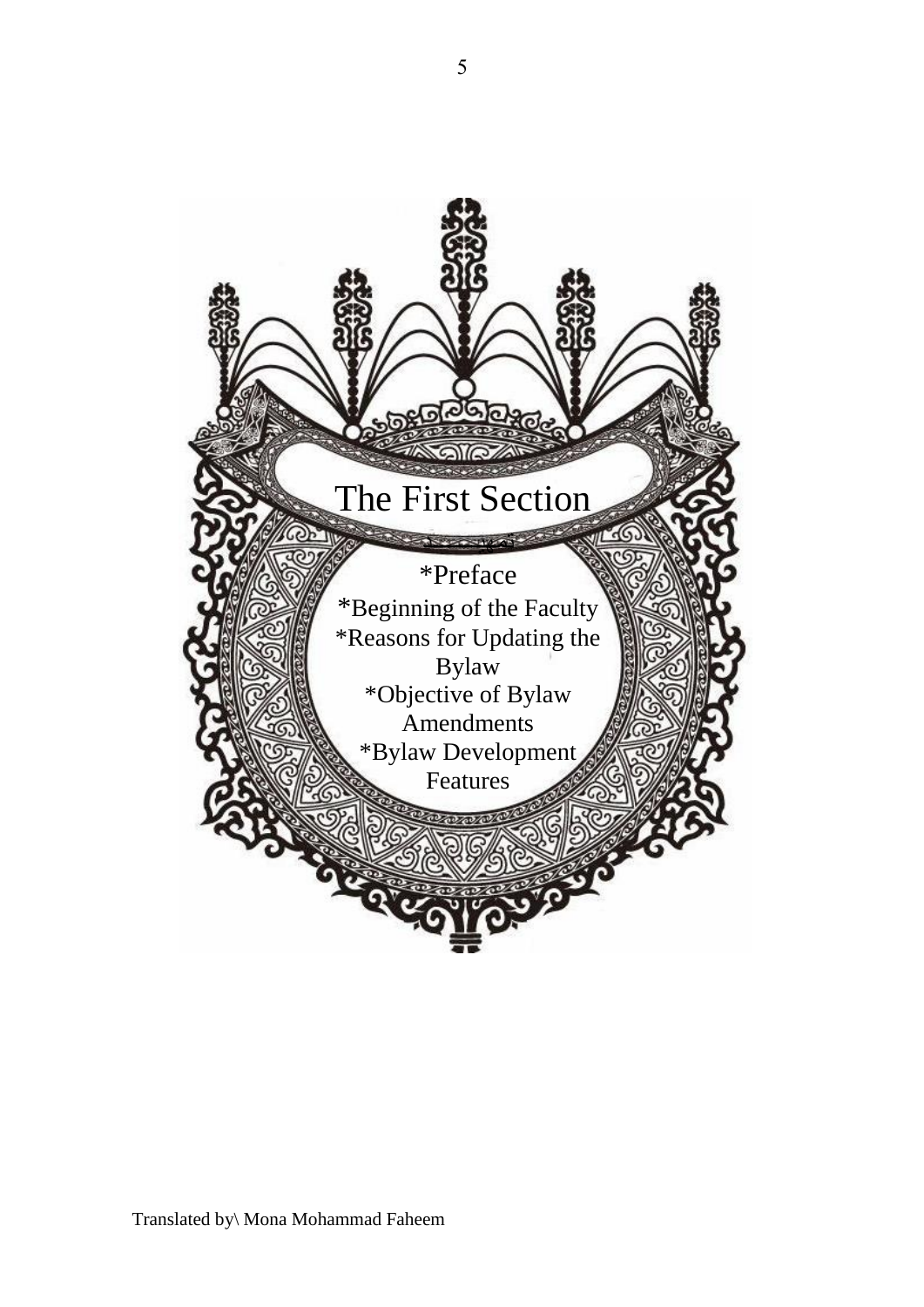#### **First: Start of Faculty and Beginning of its Academic Study**

- In 1970 the republican decree No. 1578 was issued about establishing branches of universities of Cairo, Alexandria and Ain Shams. A branch of Alexandria University was founded including faculties of Medicine, Science, Education, and Agriculture in Kafr El-Sheikh.
- In 1972 the republican decree No. was issued. Its second article stipulates in paragraph e establishment of Middle Delta University. Next, its title was modified based on the presidential decree No. 54 of 1973 to Tanta University.
- In 1975 the presidential decree No. 809 was issued with the executive bylaw of Act 49 of 1972 (the first section – fifth) which stipulates that Tanta University includes Faculty of Medicine (having departments of Dentistry and Pharmacy) and faculties of Science, Education and Agriculture in Kafr El-Sheikh, Commerce, Arts and Agriculture in Shebin El-Kom. Then, the Cabinet decree No. 924 was issued in the same year, and added Faculty of Engineering and Technology in Shebin El-Kom and Faculty of Electronic Engineering in Menouf to faculties of Tanta University.
- In 1976, based on the ministerial decree No. 1142 Menoufia University was separated from Tanta University.
- In 1981 the republican decree No. 278 was issued about establishing a branch of Tanta University in Kafr El-Sheikh. This branch includes faculties of Agriculture and Education. In 1990 a decree was issued regarding transfer of Faculty of Veterinary Medicine to the branch of Tanta University in Kafr El Sheikh.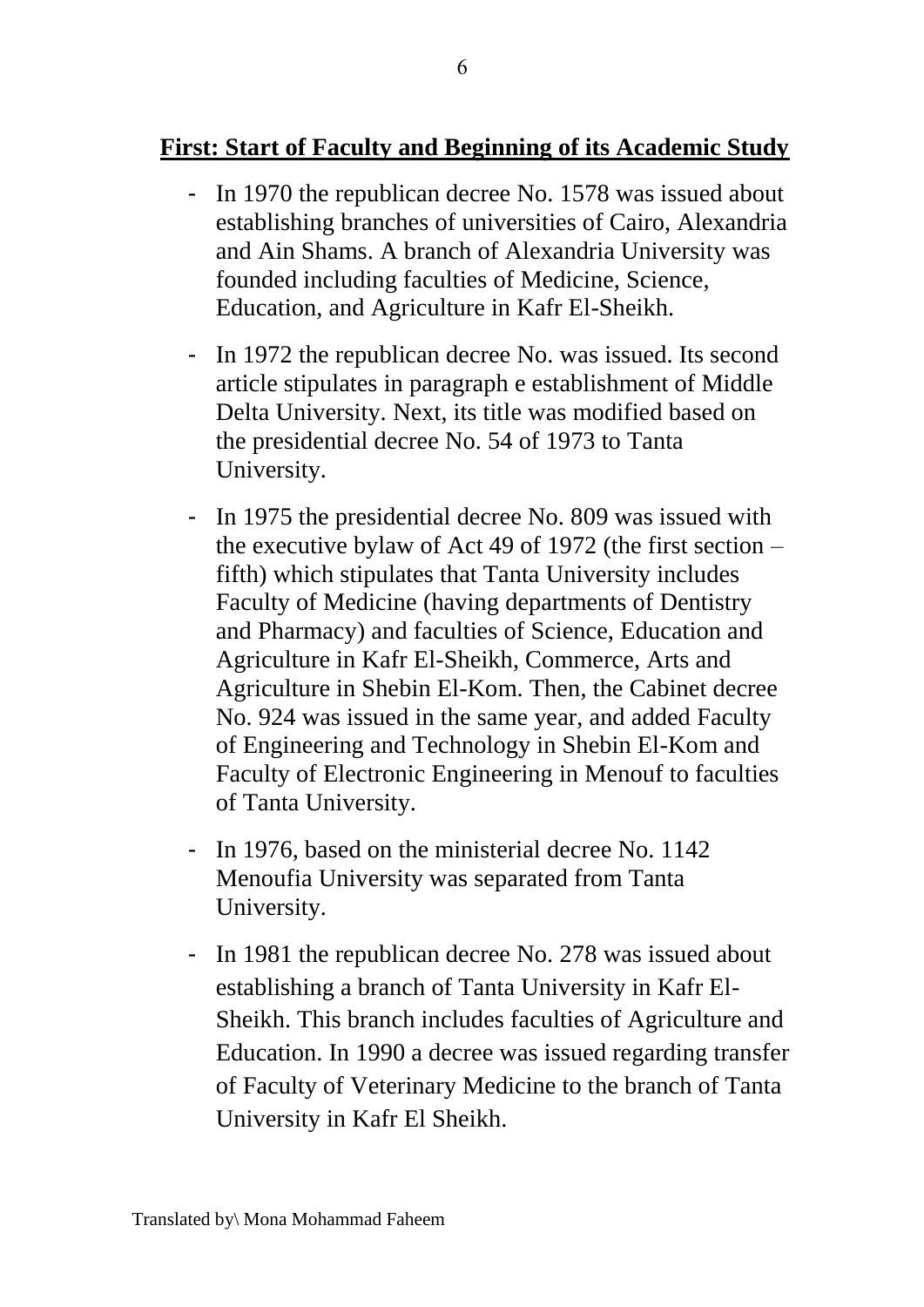- Study at Faculty of Agriculture in Tanta began with effect from the academic year 1993\1994 according to the internal bylaw of Faculty of Agriculture in Kafr El-Sheikh in the specialization of (General Division) till the ministerial decree No. 44 was issued on January 8, 1998 concerning issuance of an internal bylaw of the Faculty and the decrees amending it to gain the Bachelor's degree in Agricultural Sciences (the General Division) only.

#### **Second: Reasons that Made the Faculty Submit the Current Bylaw**

- 1. To face scientific and technological challenges of the era, to respond to recent international changes in the field of education, to adopt the system of quality assurance and accreditation, and to apply the system of accredited hours.
- 2. To meet current labor market needs of the private sector in different agricultural fields.
- 3. To concentrate on development of agricultural education to achieve sustainability in that vital sector and to reach food security in Egypt in participation with other educational institutions.

## **Second: Reasons for Amendments of the Previous Bylaw that are Introduced in the New One**

- 1. To fulfill the mission and vision of the Faculty about offering suitable atmosphere for preparation of an outstanding graduate.
- 2. To apply quality assurance and accreditation system and to sharpen student's skills in order to meet labor market requirements.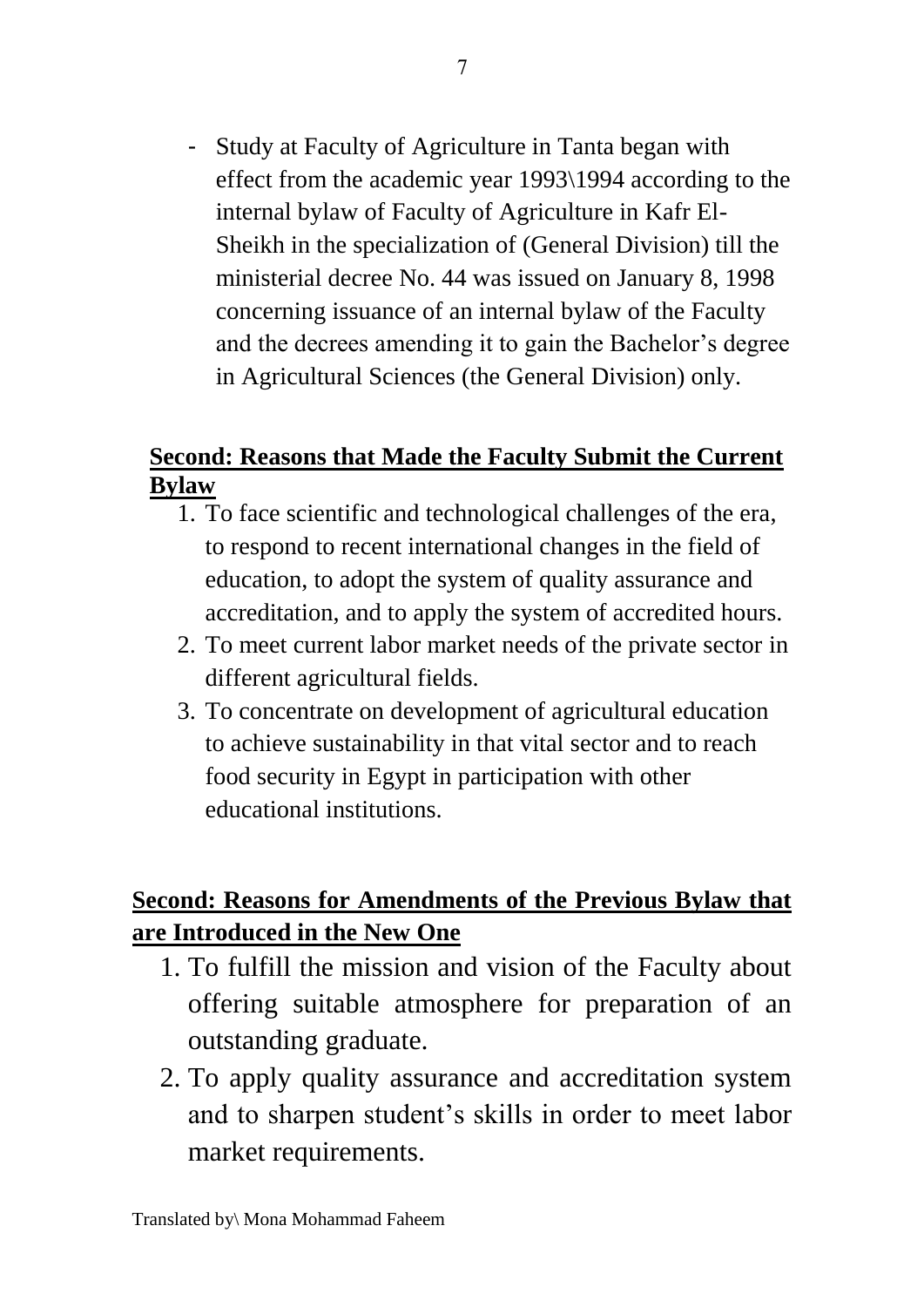3. To provide labor market with a graduate able to serve community, develop the environment and work in various agricultural fields.

#### **Fourth: Development Features of the Bylaw:**

- 1. Restructuring the academic curricula and updating their content.
- 2. To focus on providing students with knowledge and intellectual, practical and general skills.
- 3. To turn from the academic system of semesters to the academic system of accredited hours.
- 4. To give due interest to professional ethics and agricultural legislations.
- 5. To develop teaching computer and to concentrate on its applications in the agricultural sector.
- 6. To care about increasing students' linguistic skills in the English language particularly in the agricultural field.
- 7. To develop student training programs and to double their duration in order to increase student's skills of dealing with labor market.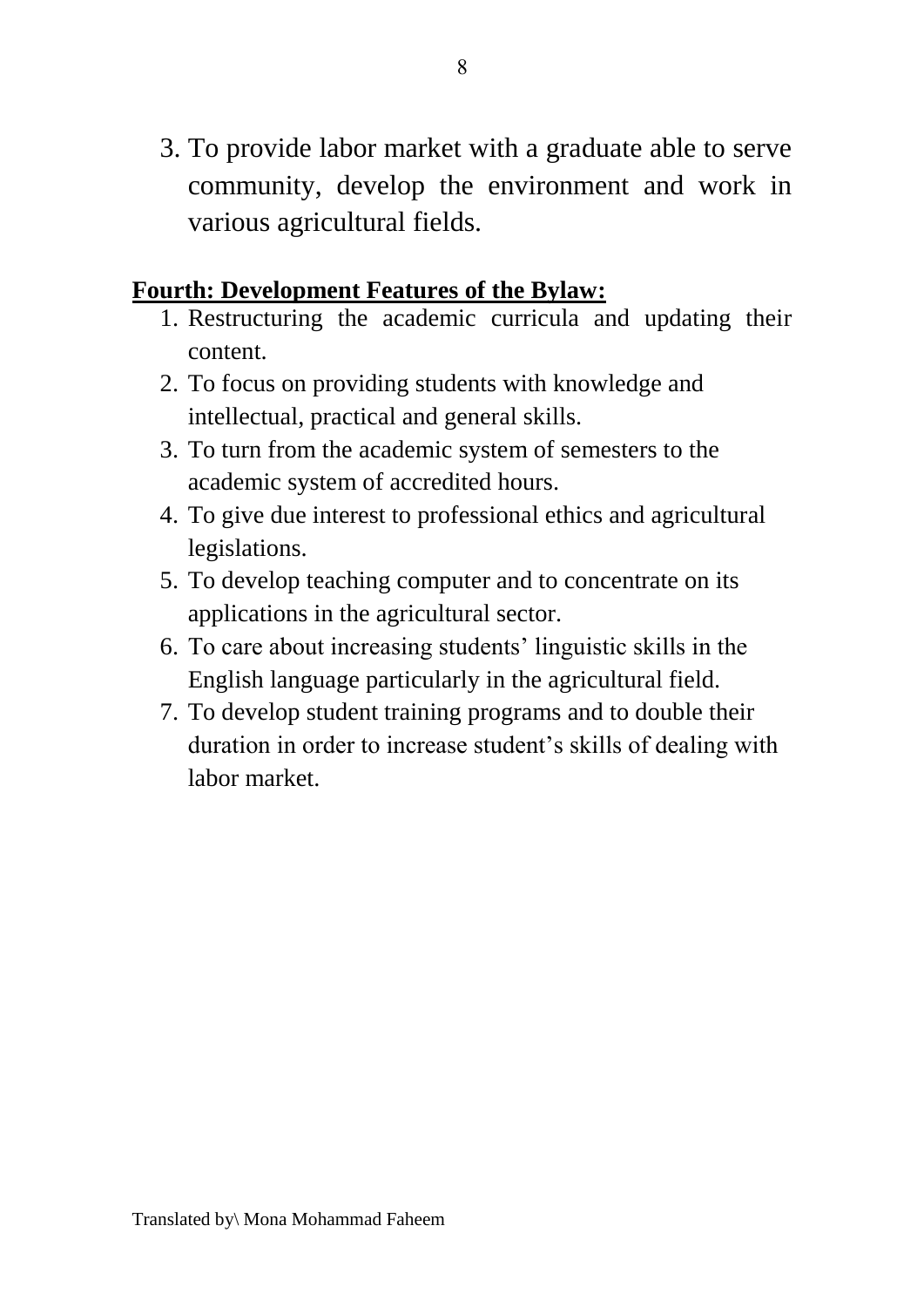#### **Fifth: Human Resources at the Faculty:**

Table (2) shows the human resources existing now at the Faculty including teaching staff and their assistants.

# **Table (2) List of Teaching staff and Assistant Staff**

| No. | List                        | <b>Number</b> |
|-----|-----------------------------|---------------|
|     | <b>Professors</b>           | 31            |
|     | <b>Assistant Professors</b> | 15            |
|     | <b>Lecturers</b>            |               |
|     | <b>Assistant Lecturers</b>  | 24            |
|     | <b>Demonstrators</b>        |               |

#### **Sixth: Financial Resources at the Faculty**

 Table (3) shows the financial resources and the capabilities currently available at the Faculty.

## **Table (3)**

#### **List of Financial Resources at the Faculty**

| No.            | List                                | <b>Number</b> |
|----------------|-------------------------------------|---------------|
|                | <b>Auditoriums</b>                  | 8             |
| $\overline{2}$ | <b>Teaching halls</b>               |               |
| 3              | <b>Engineering drawing hall</b>     |               |
| 4              | Labs                                | 18            |
| 5              | <b>IT Club</b>                      |               |
| 6              | <b>Meeting hall for councils of</b> |               |
|                | departments - Faculty Council       |               |
|                | Hall                                |               |
| 7              | <b>Rooms for Teaching staff,</b>    | 58            |
|                | assistant staff and control         |               |
|                | systems                             |               |
| 8              | <b>Administration offices</b>       | 23            |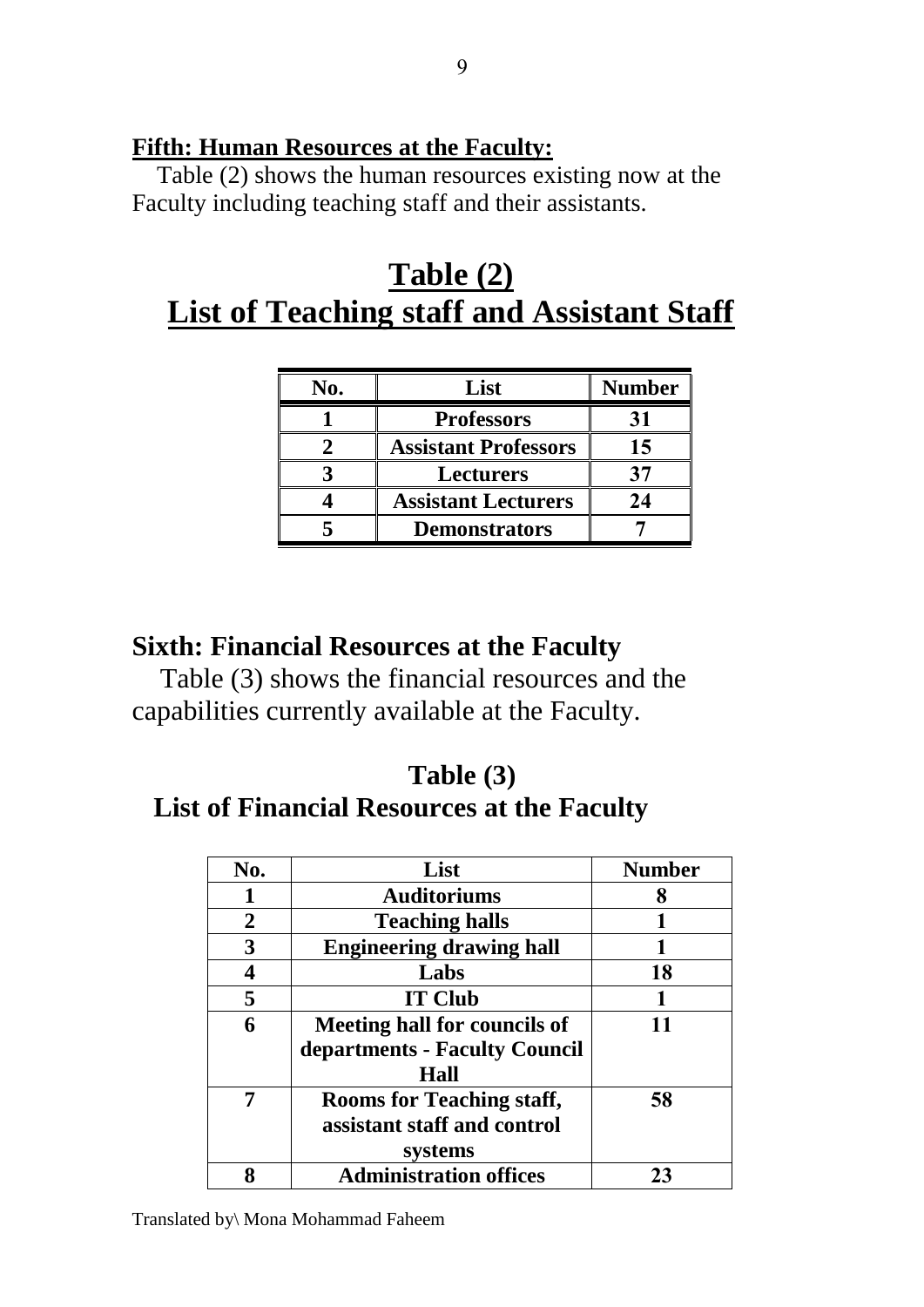| Faculty farm |  |
|--------------|--|
|              |  |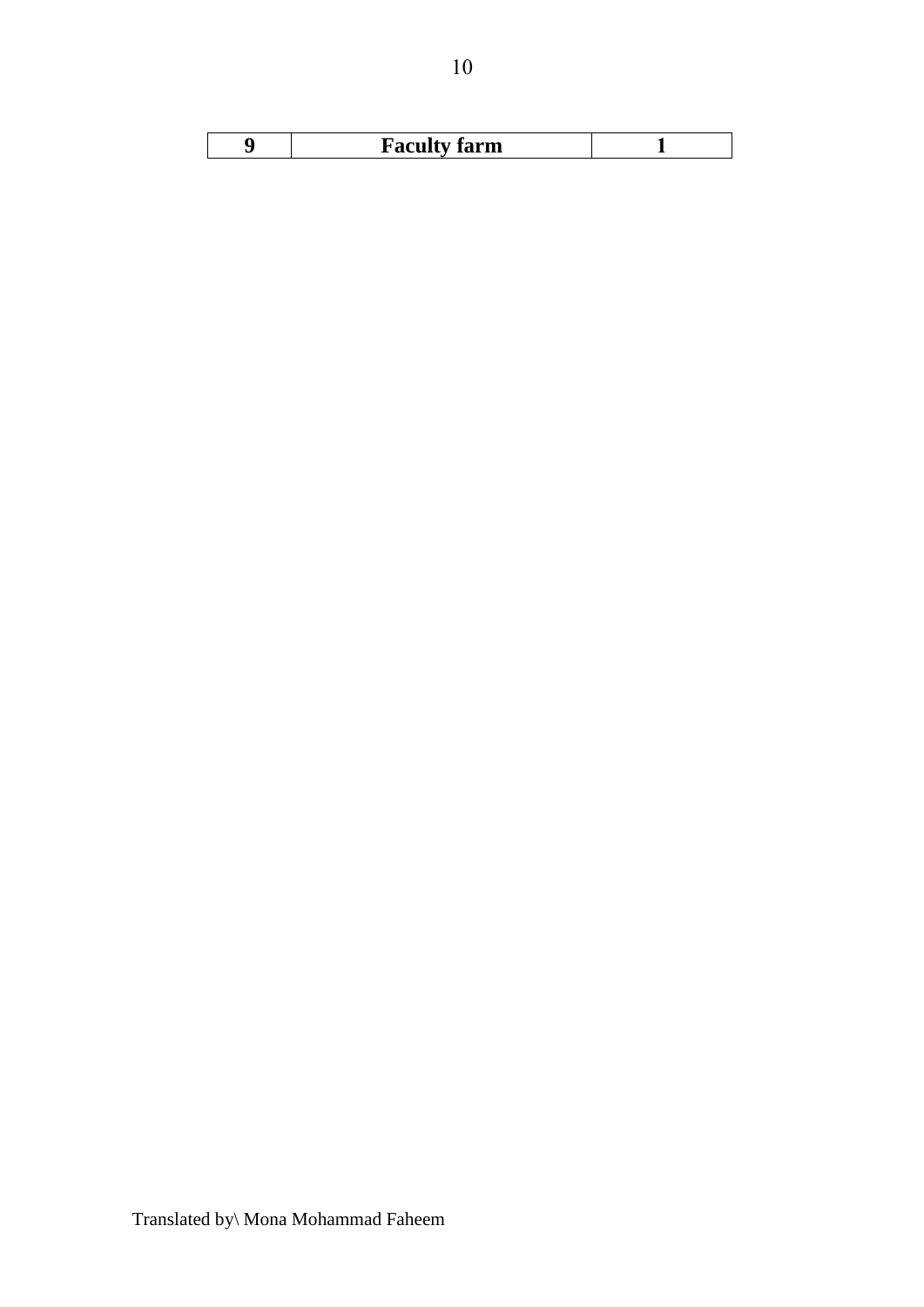

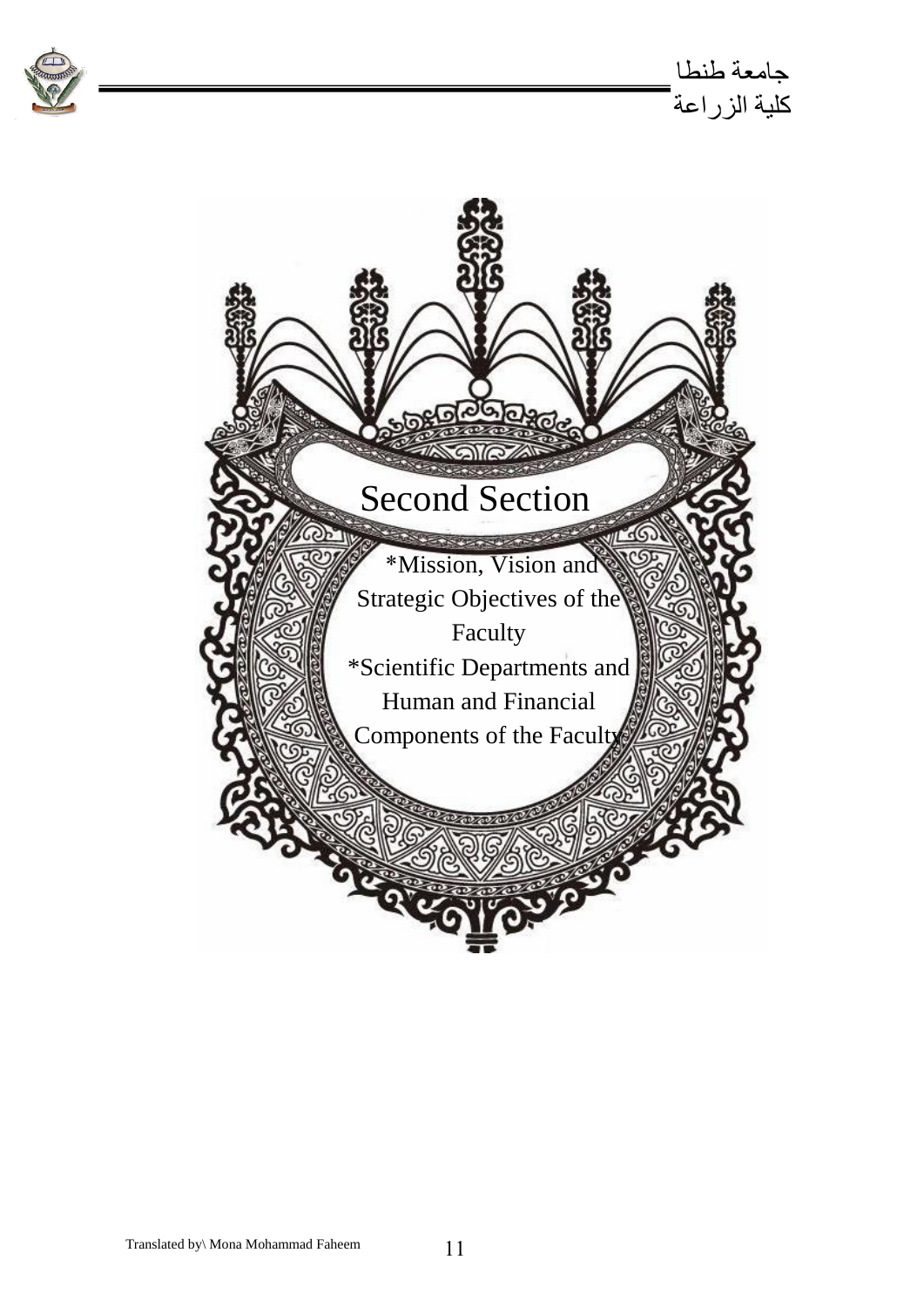

#### **Article (1): Mission, Vision and Strategic Objectives of the Faculty**  First: Mission of the Faculty

 Mission of Faculty of Agriculture, as part of University Mission, seeks to provide high quality education and training to prepare cadres and researchers qualified for labor market requirements, to develop productive and research agriculture sector and to solve the problems related to it in the light of scientific advancement in order to achieve communication and sustainable development, to serve the environment and to develop community locally and regionally in cooperation with different sectors of society adopting of the thought of sustainable development and enhancement of positive values as a method of performance at the Faculty.

#### Second: Vision of the Faculty

 Faculty of Agriculture of Tanta University seeks to achieve excellence and accreditation in the area of agricultural education and scientific research at national and regional levels through commitment to quality criteria in its scientific departments and its production and training units. It seeks to cooperate constructively with local community as well as counterpart scientific institutes and organizations in the Arab region in a cultural, social and ethical framework to reach sustainable development of human and natural resources in Egypt and to provide labor market with graduates qualified to work in all agricultural fields.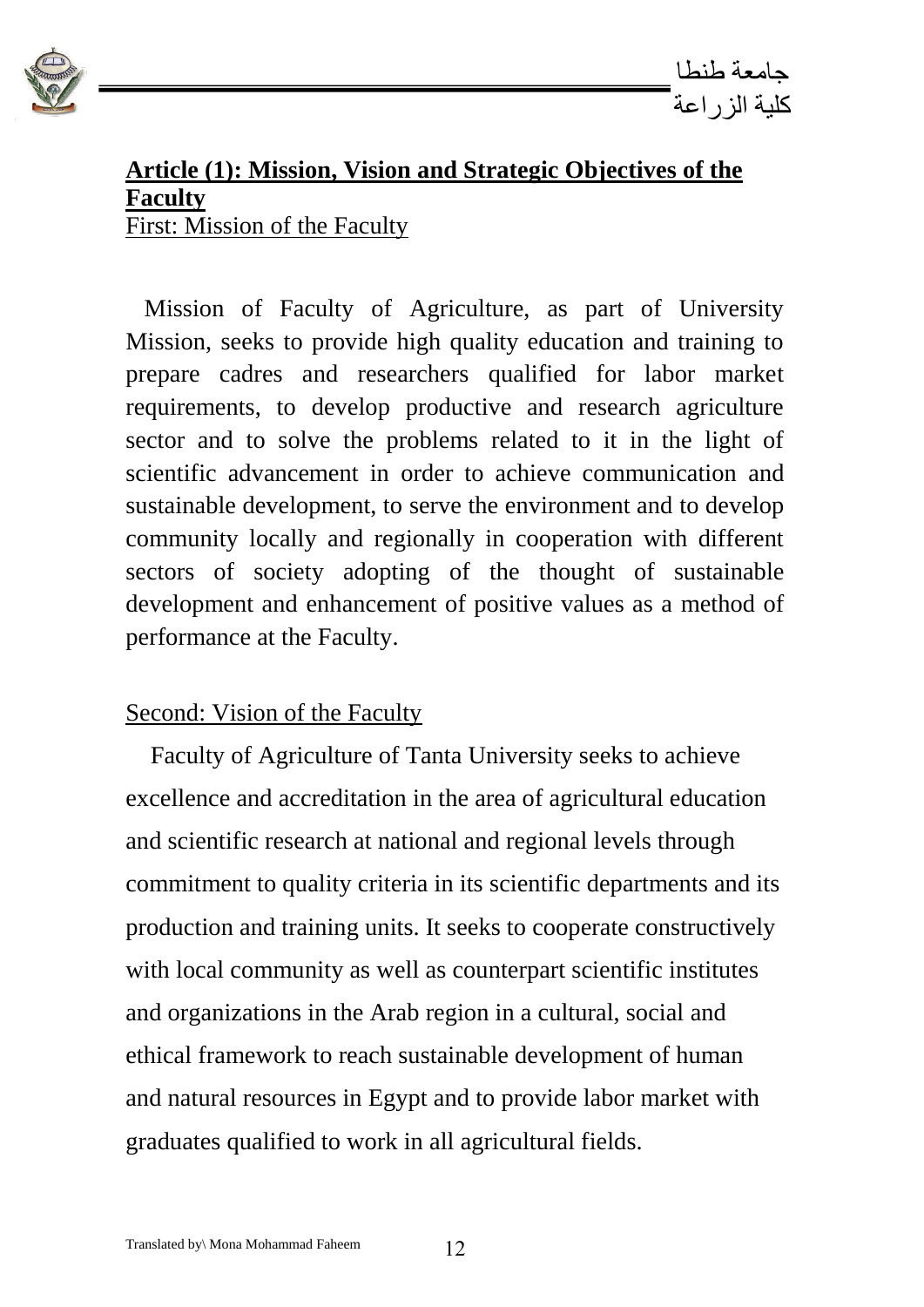

#### Third: Strategic Objectives of the Faculty

 Faculty of Agriculture at Tanta University aims to provide various sectors of society with outstanding specialists who are able to lead the agricultural production processes. Graduates of the Faculty according to the General Agricultural Sciences Program (General Division) are knowledgeable about various fundamentals of all agricultural specializations, able to solve problems in those specializations through study and research based on the location of the Faculty in Middle Delta that has high agricultural density, diversity in cultivation of different agricultural crops, many factories that depend on agricultural crops, and lots of agricultural projects owned by the private sector which prefers graduates with comprehensive knowledge about agricultural sciences.

 Thereupon, introducing new academic curricula was taken into consideration during formulation of philosophy and approaches of the Faculty in order to cope with trends of recent developments in various agricultural sciences. In addition, interest was given to computer applications, its use and good knowledge of the English language to expand knowledge resources and to be always aware of new advancements.

They can be summed up as follows:

1- To prepare agricultural specialists who have scientific knowledge and various integrated intellectual, technical and professional skills in order to qualify them for the optimal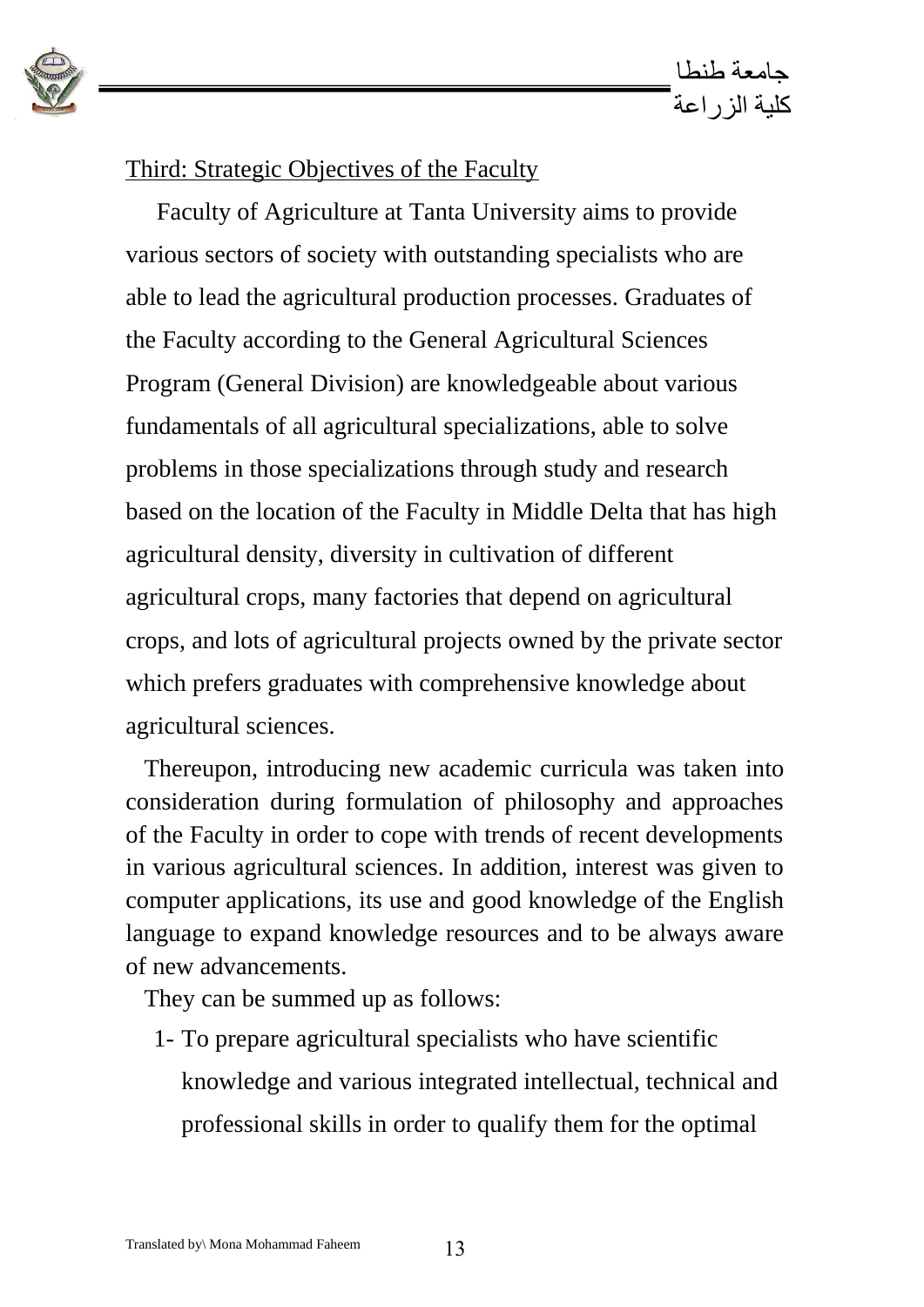

كلية الزراعة production of field and horticultural crops needed for local consumption and export.

- 2- To provide students with professional information and to introduce modern techniques in poultry production and industry and related fields.
- 3- To qualify students to work in food and dairy factories and to establish food projects.
- 4- To prepare a graduate qualified for work in commerce or research in fields of agricultural pest control.
- 5- To train students in making decisions required in management of an agricultural institution according to current economic and social changes and to train them in applying results of agricultural research in the agricultural sector as well as the ability of planning and evaluating economic and social development programs.
- 6- To graduate a student knowledgeable about land resources and optimal modern methods of reclamation and cultivation that maintain soil productivity, and water resources and planning to use them in the best way to conserve them and protect them from pollution.
- 7- The graduate must be able to use and apply biotechnology techniques to solve problems having the ability to work in this field.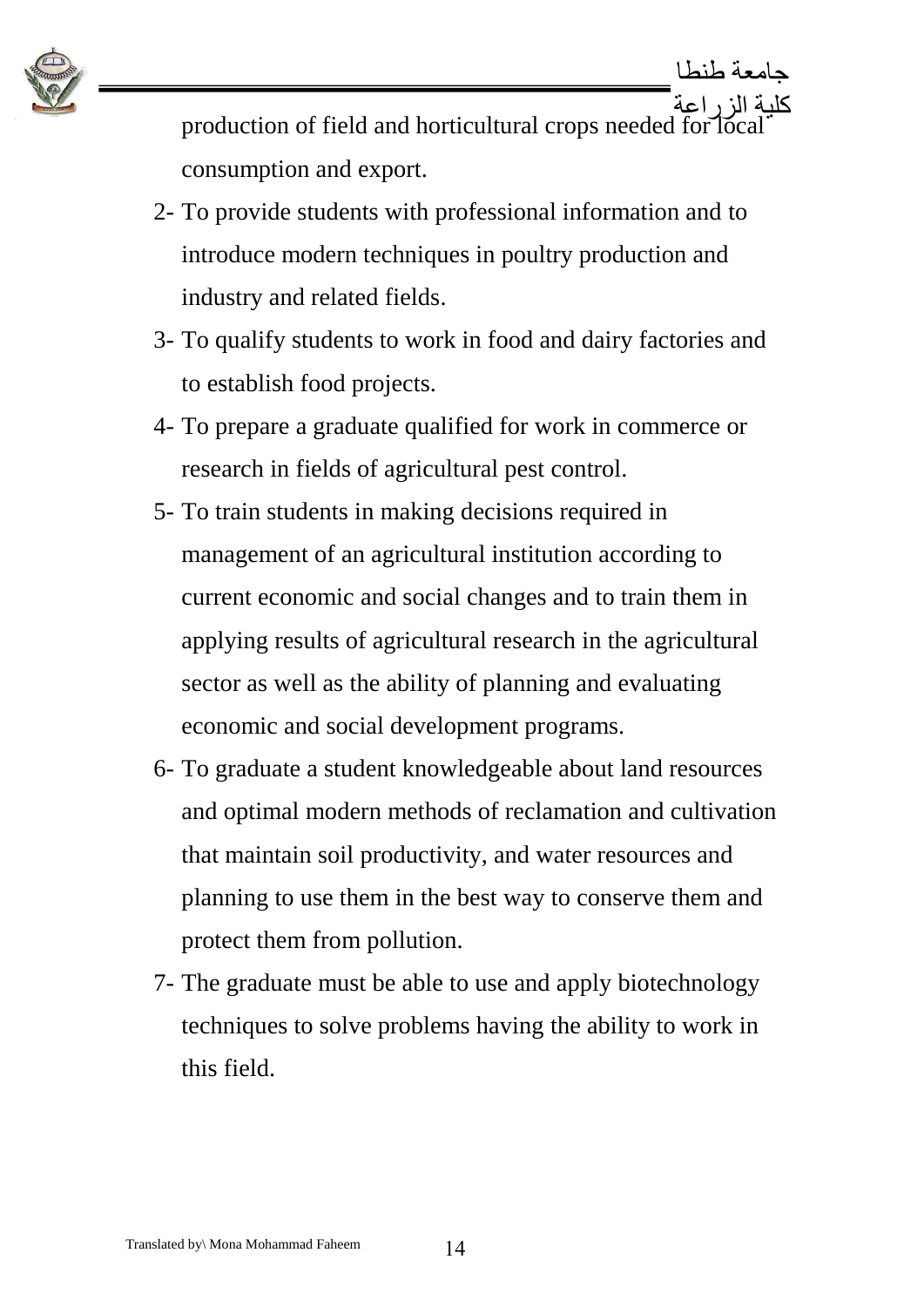

8- To give graduates some cognitive skills in the field of agricultural engineering through which they can use modern technology in this area.

## **Article (2): Scientific Departments at the Faculty**

The Faculty consists of 10 scientific departments. Some of these departments included a number of branches with distinctive specializations. At each department, there are some subspecialties. Table (1) shows scientific departments, their codes and their distinguished specialized branches as follows:

## Table One (1)

#### **Scientific departments, their codes and their distinguished specialized branches:**

| No.                     | <b>Scientific</b><br><b>Departments</b> | Codes  | <b>Distinguished</b><br><b>Specialized Branches</b>                                           |
|-------------------------|-----------------------------------------|--------|-----------------------------------------------------------------------------------------------|
| 1                       | Soil and<br>Water                       | اً ر ض |                                                                                               |
| $\overline{2}$          | <b>Agricultural</b><br><b>Economics</b> | أق ز   | 1. Agricultural<br><b>Economy</b><br>2. Agricultural<br><b>Guidance</b><br>3. Rural Community |
| 3                       | <b>Food Science</b><br>and Technology   | ع ت غ  | 1. Food Industries<br>2. Dairy Products                                                       |
| $\overline{\mathbf{4}}$ | <b>Animal</b><br><b>Production</b>      | أ ن ح  | 1. Animal production<br>2. Poultry production<br>3. Fish production                           |
| 5                       | <b>Horticulture</b>                     | ب س ن  | 1. Fruit<br>2- Vegetables                                                                     |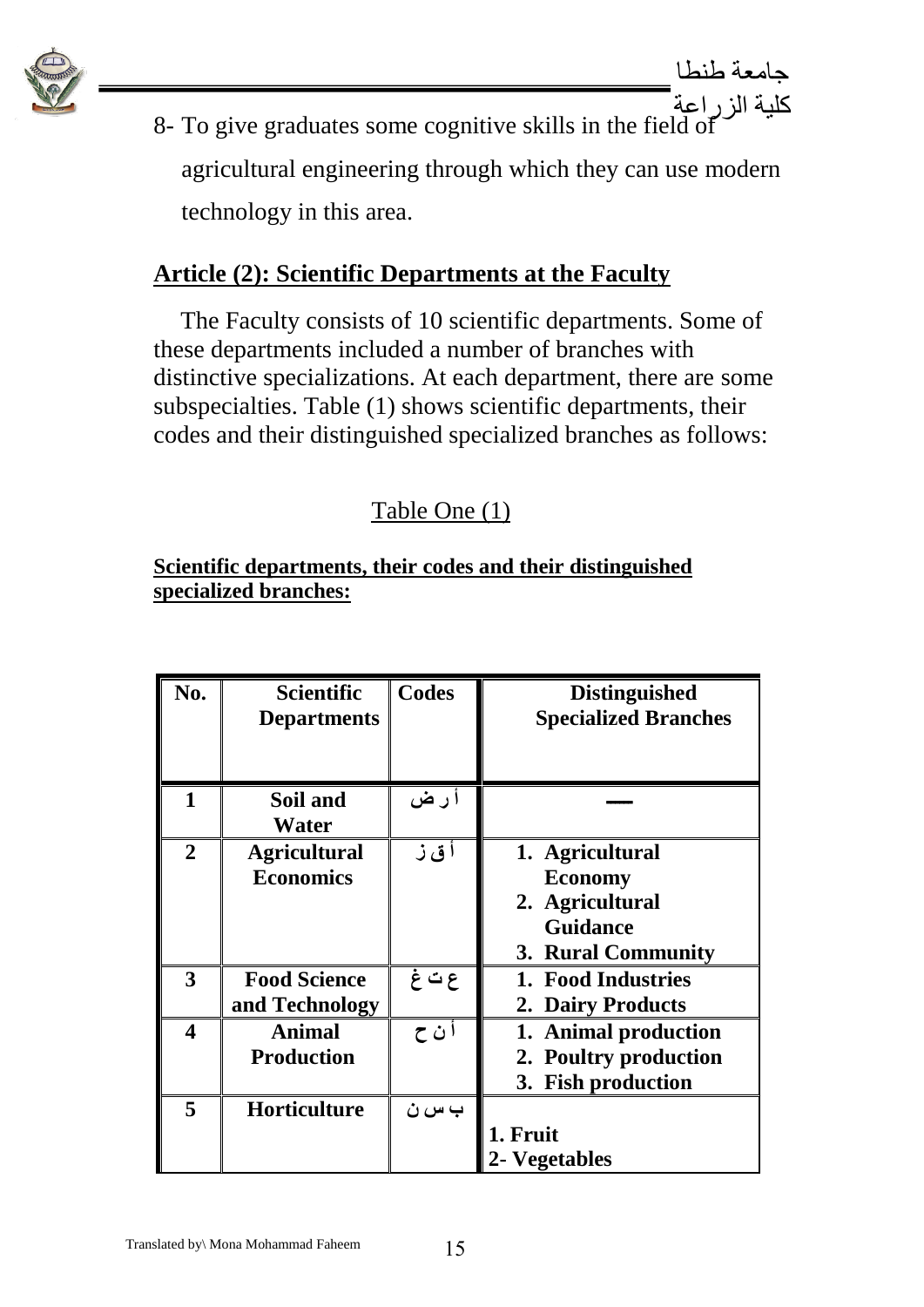

## جامعة طنطا

|    |                                           |       |                                                                                      | کا، مَ |
|----|-------------------------------------------|-------|--------------------------------------------------------------------------------------|--------|
|    |                                           |       | <b>3- Flowers and Ornamental</b><br><b>Plants</b>                                    |        |
| 6  | <b>Animal</b><br><b>Production</b>        | وق ن  | <b>1. Economic Insects</b><br>2. Pesticides<br>3. Agricultural Animal                |        |
|    | <b>Crops</b>                              | م ح ص |                                                                                      |        |
| 8  | <b>Agricultural</b><br><b>Plant</b>       | ن ب ز | 1. Agricultural Plant<br>2. Plant Diseases<br>3- Agricultural<br><b>Microbiology</b> |        |
| Q  | <b>Agricultural</b><br><b>Engineering</b> | ه ز ع |                                                                                      |        |
| 10 | <b>Genetics</b>                           | و ر ث |                                                                                      |        |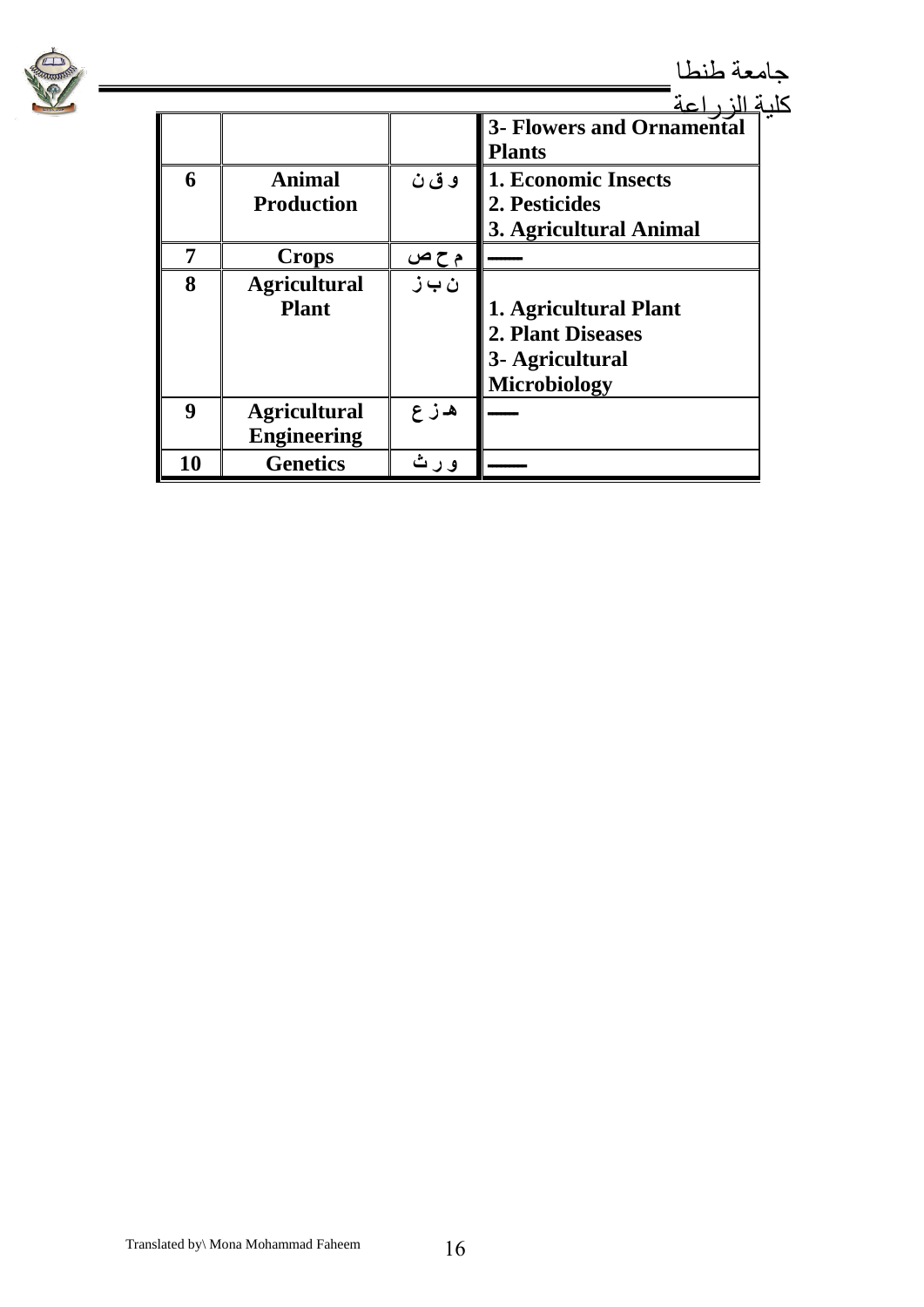

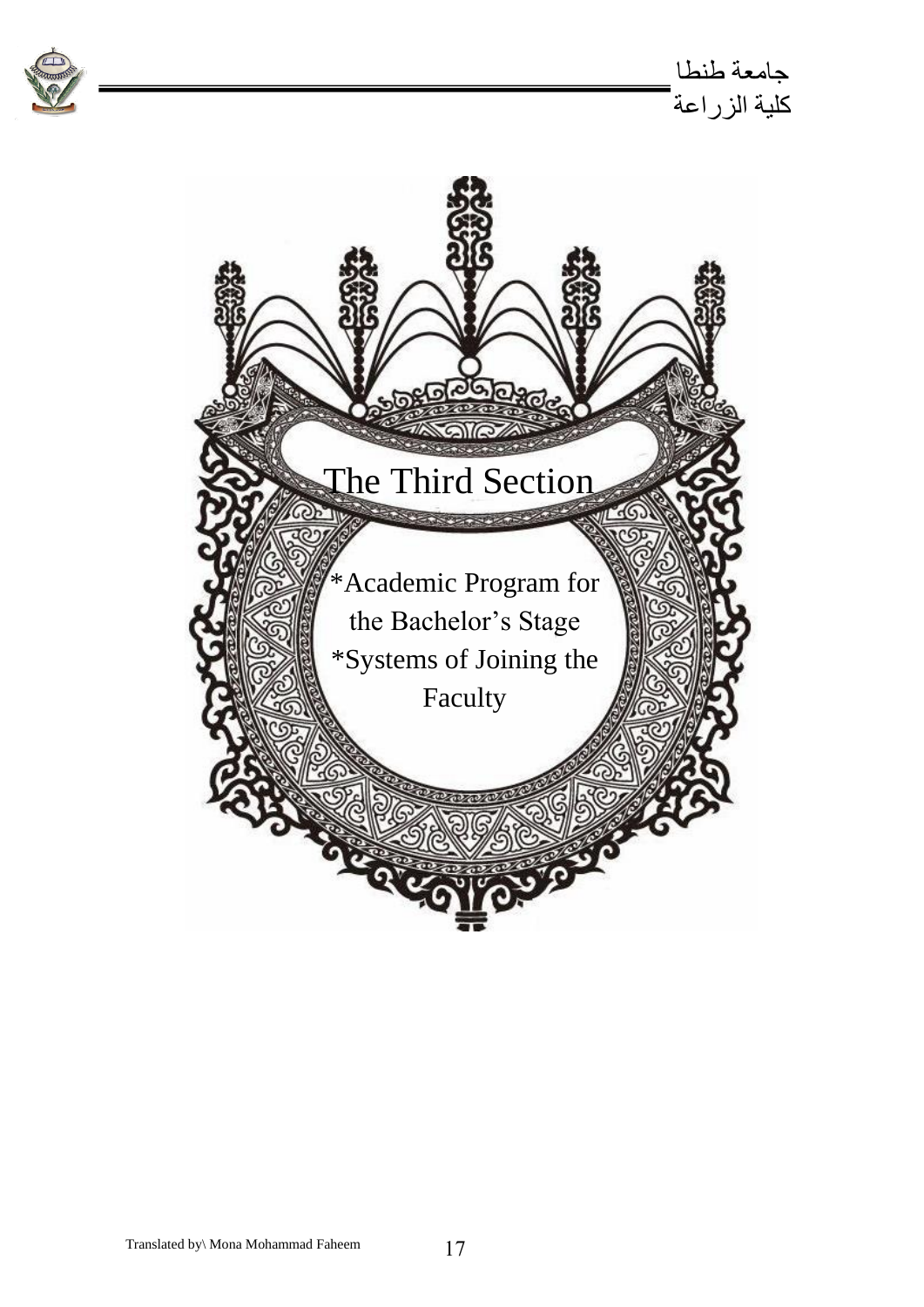

## **Article (3): Academic Program of the Bachelor's Stage:**

 Upon request from Faculty of Agriculture Council, Tanta University Council grants the Bachelor's degree in Agricultural Sciences "the General Division" according to Agricultural Sciences Program (the General Division) based on the system of accredited hours.

## **Article (4): Systems of Joining the Faculty**

- 1. Students who gained General Secondary Certificate are accepted through Universities' Coordination Office to obtain a Bachelor's degree in Agricultural Sciences (General Division).
- 2. Students who had Agricultural Secondary Diploma can be accepted according to regulating bylaws and laws in order to gain the Bachelor's degree in Agricultural Sciences (General Division).
- 3. After getting the approval from University Council, Faculty Council is authorized to accept students or graduates of any practical faculty as listeners to some curricula at the Faculty according to regulations determined by Faculty Council and approved by University Council. Thereupon, students are granted a certificate for passing those curricula successfully after taking an exam in those curricula. They are not granted any university degree. Tuition fees are defined for Egyptian students and incoming students based on a decree made by University Council.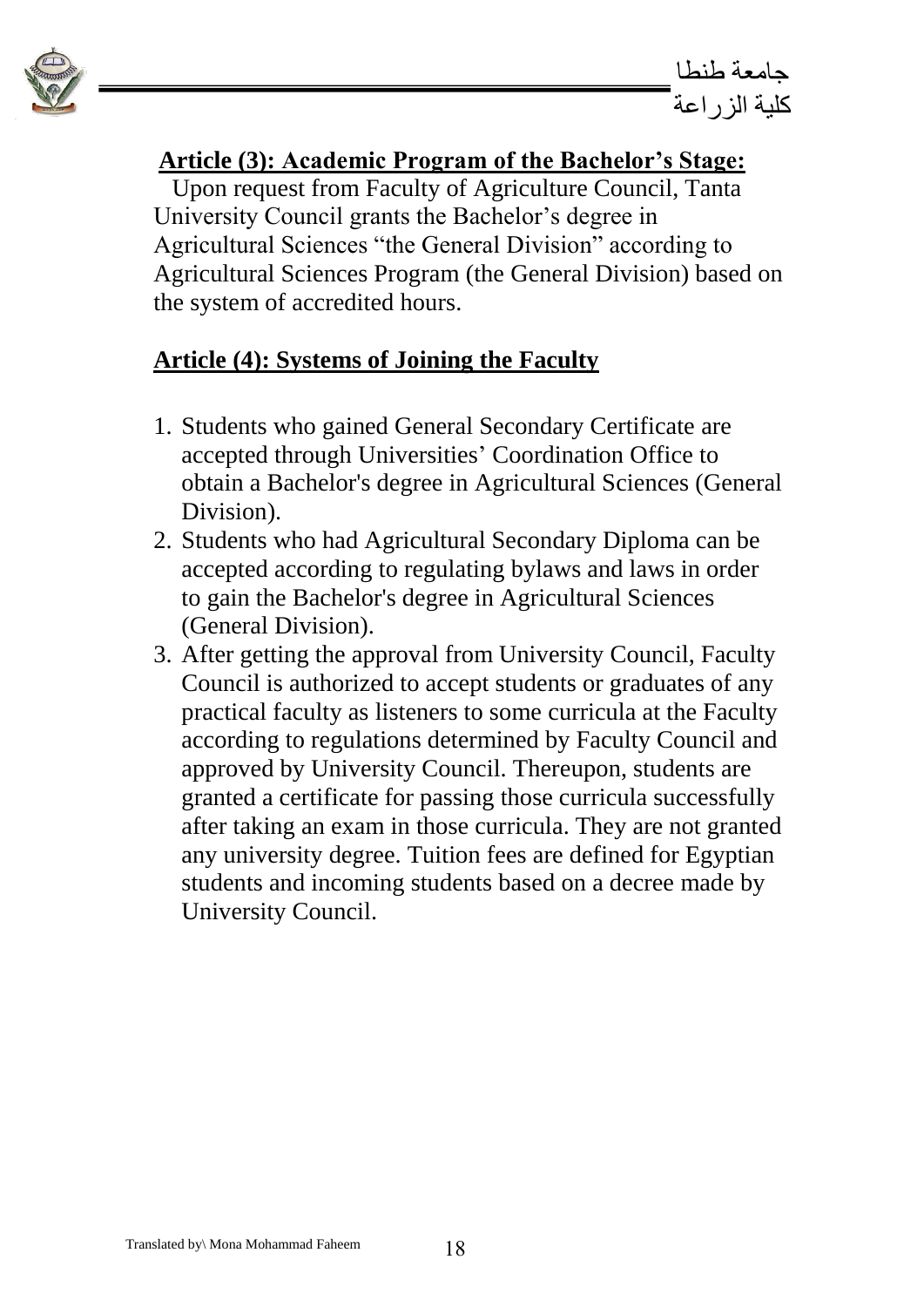

جامعة طنطا كلية الزراعة

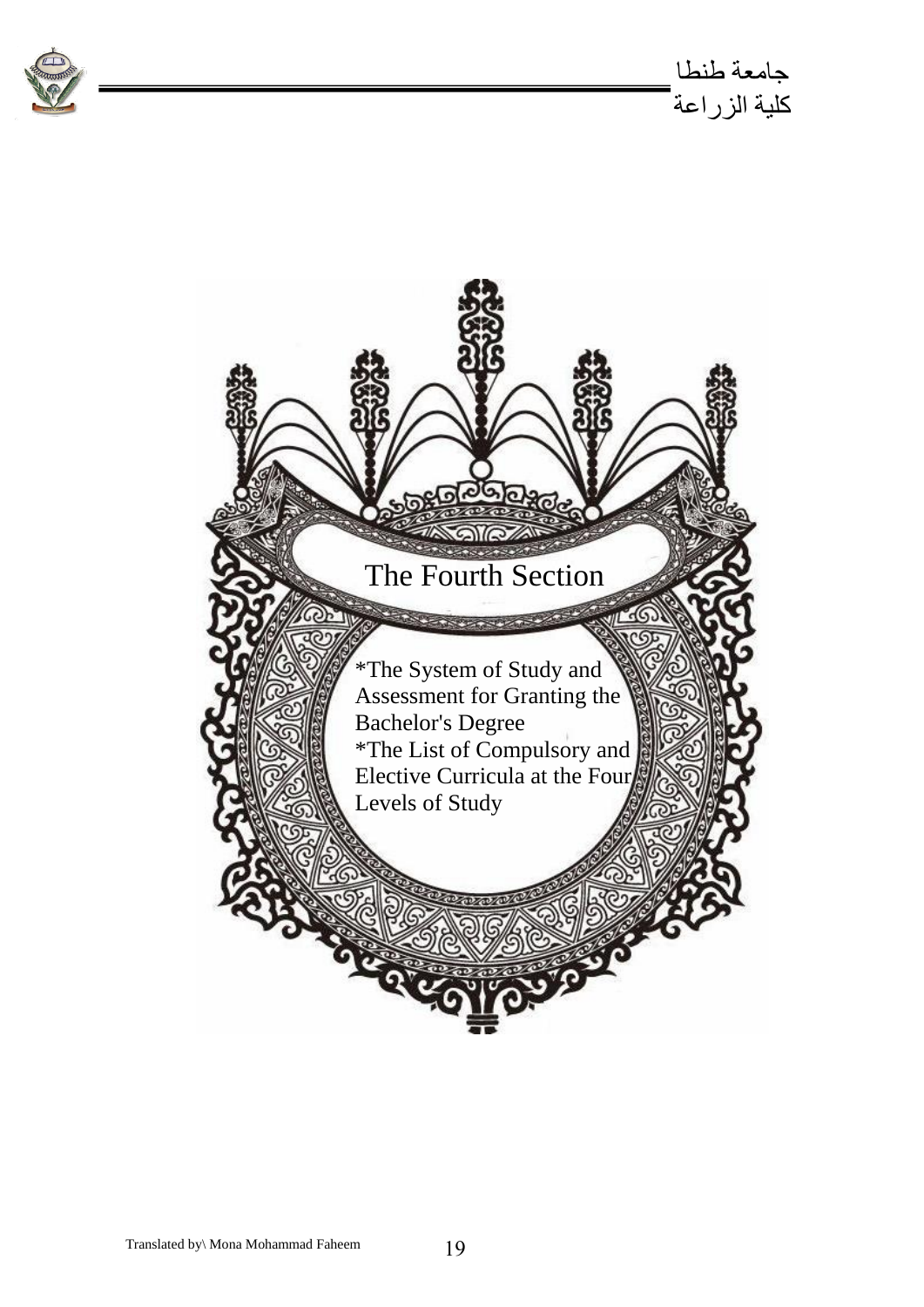

## System of Study and Assessment for Granting the Bachelor's Degree:

## **Article (5):**

 The academic system is based on Accredited Hours System with 142 hours and the academic year is divided into two semesters, each consists of fifteen weeks, including practical (or applied) exams followed by oral and written exams.

## **Article (6):**

 The duration of gaining the Bachelor's degree in Agricultural Sciences (the General Division) is four years at least in four levels consisting of eight or more semesters.

#### **Article (7):**

 A student is enrolled for academic curricula with a minimum of 9 accredited hours and a maximum of 18 accredited hours during each semester. Faculty Council is authorized to change the minimum and the maximum mentioned above.

#### **Article (8):**

 Faculty Council is authorized to add a third summer semester to the academic year. In this case, student's registration will be optional with a maximum of four curricula if this results in transferring the student to the next higher level or meeting the requirements of studying some curricula or requirements of training. The duration of this semester will be eight weeks including the period of the final exam, provided that the number of weekly hours allocated to each curriculum is doubled.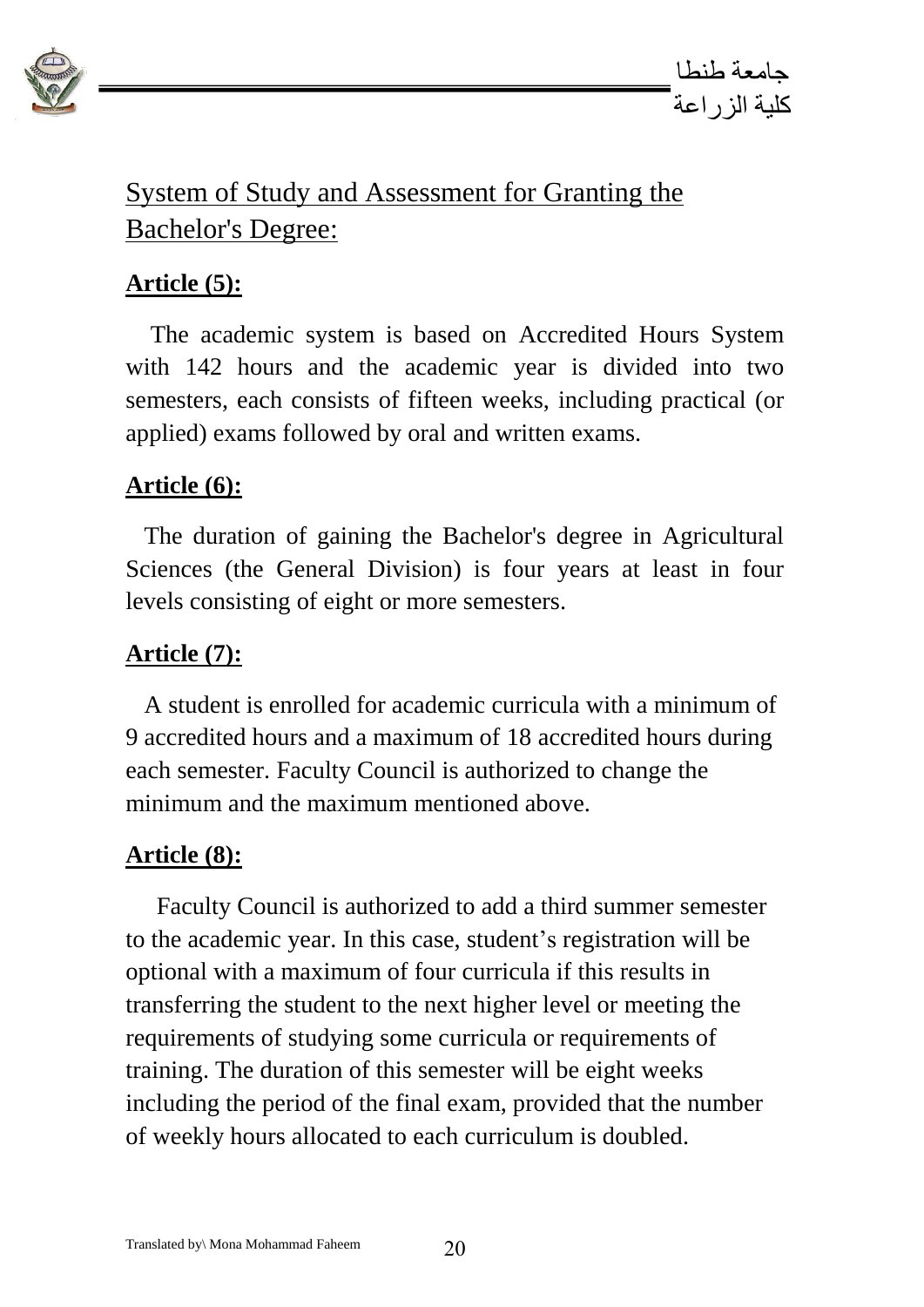

#### **Article (9):**

 The accredited hour is the measurement unit to determine the length of each course. It equals a theoretical lecture of one hour per week, an applied lesson in the form of theoretical or laboratory exercises of two hours per week, or one field applied training period within the Faculty or outside it of four hours per week throughout the first or the second semester. Note that these periods are doubled weekly during the third summer semester, if any.

#### **Article (10):**

To gain the Bachelor's degree in Agricultural Sciences (the General Division), a student has to study and successfully pass 142 accredited hours in addition to some compulsory general curricula that are considered other requirements and are not counted in the semester or accumulative rates as shown in Table (4).

#### **Table (4)**

#### **A list of the curricula a student has to pass to gain the Bachelor's degree in Agricultural Sciences (the General Division)**

| <b>The</b><br>rèquired<br>lexel                 | <b>Complusory</b><br>curricula<br><i>(accredited)</i><br>hours) | <b>Elective</b><br>curricula<br>(accredited<br>hours) | <b>General</b><br>compulsory<br>curricula as as<br>other<br>requirements                                                                                  |
|-------------------------------------------------|-----------------------------------------------------------------|-------------------------------------------------------|-----------------------------------------------------------------------------------------------------------------------------------------------------------|
| The first<br>and the<br>second<br><b>levels</b> | 24 curricula in<br>71 accredited<br>hours                       |                                                       | *Human Rights in 2<br>theoretical hours<br>weekly without<br>accredited hours<br>*English in 2<br>theoretical hours<br>weekly without<br>accredited hours |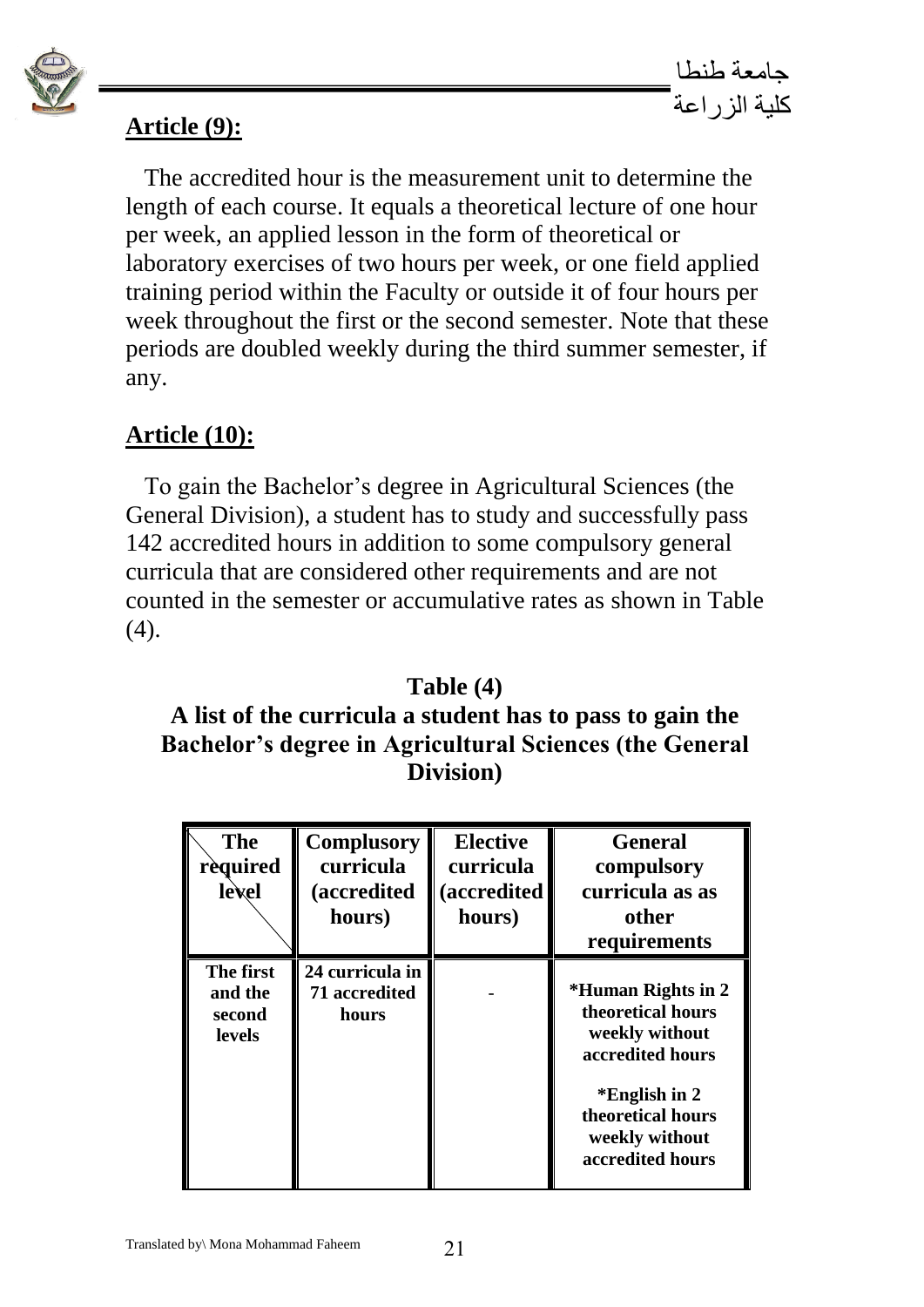

جامعة طنطا

| The third<br>and the<br>fourth<br>levels | 15 curricula in<br>45 accredited<br>hours | 8 curricula<br>in $24$<br>accredited<br>hours |                                                                                                                                                                     |  |
|------------------------------------------|-------------------------------------------|-----------------------------------------------|---------------------------------------------------------------------------------------------------------------------------------------------------------------------|--|
|                                          |                                           |                                               | <i>*Practical training at</i><br>labs and farms of the<br><b>Faculty in 2</b><br>accredited hours<br>according to the<br>stipulation of Article<br>25 of this bylaw |  |

**\*\*\*\*\*\*\*\*\*\*\*\*\*\*\*\*\*\*\*\*\*\*\*\*\*\*\*\*\*\*\*\*\*\*\*\*\*\*\*\*\*\*\*\*\*\*\*\*\*\*\*\*\*\*\*\*\*\*\*\*\*\*\*\*\*\*\*\*\*\*\*\*\*\*\*\*\*\*\*\*\*\*\*\*\*\*\***